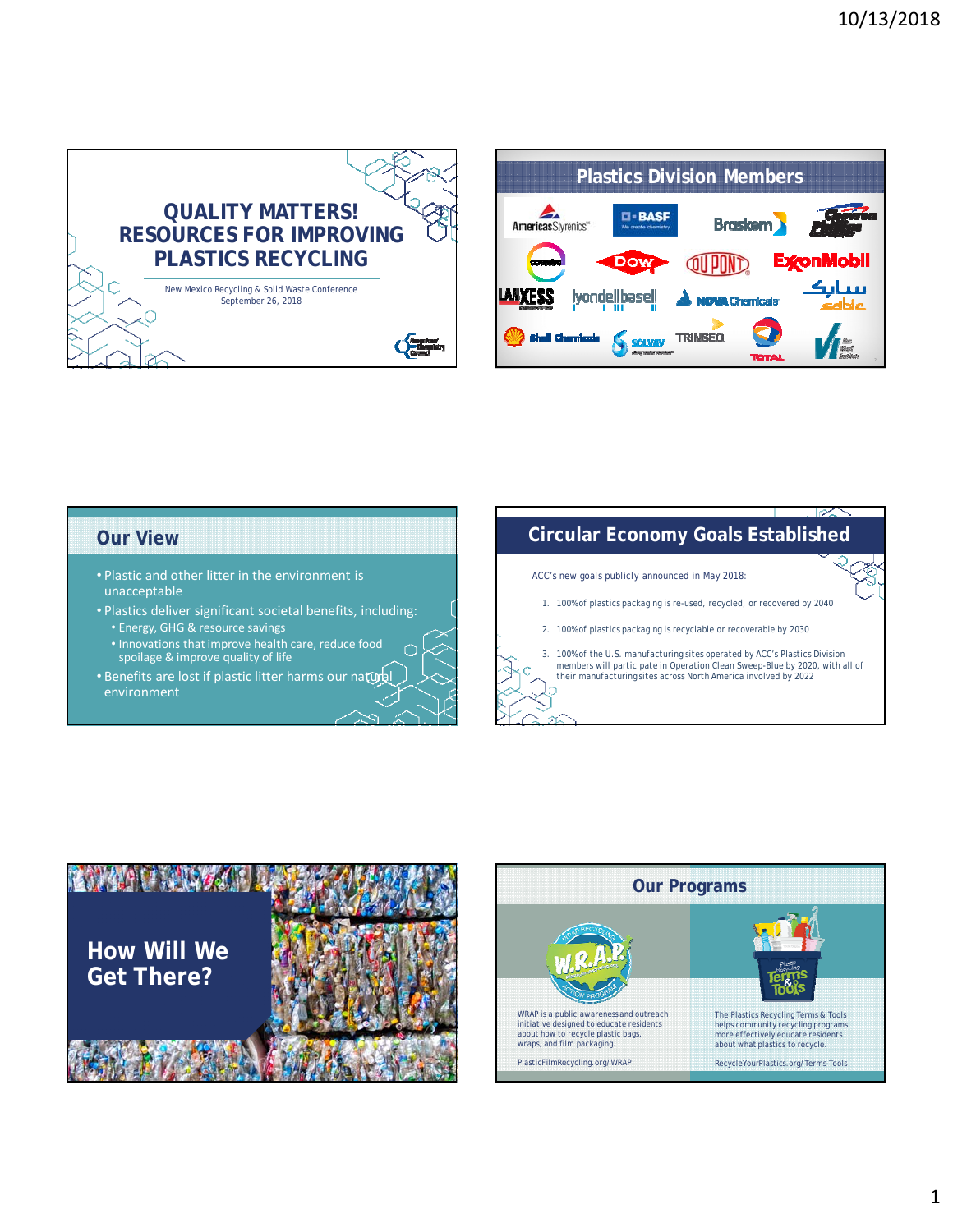## **The Plastics Recycling Terms & Tools**

A resource to increase the quantity and quality of plastics collected.

Two sets of terms:

• **Outreach Terms**: Common terminology and simple tools for community recycling programs in the US and Canada to help these programs communicate more effectively to residents about plastic recycling.



• **Commodity Terms**: Streamline communications about buying and selling plastics that have been collected in the plastics value chain.

## **A New Way to Talk about Plastics Recycling**



#### **A New Way to Talk about Plastics Recycling The Concession Conline Resource** The Terms & Tools help to remove the confusion: • Clear, descriptive recycling instructions are more effective than numbers • Images reinforce written instructions **SPRINGFIELD** SHELBYVILLE **DO BARECYCLE** DO A RECYCLE **PLASTIC BOTTLES**<br>& CONTAINERS **PLASTIC BOTTLES**

**RIGID PLASTICS** 

PLASTIC TOYS

RIGID PLASTICS

PLASTIC TOYS





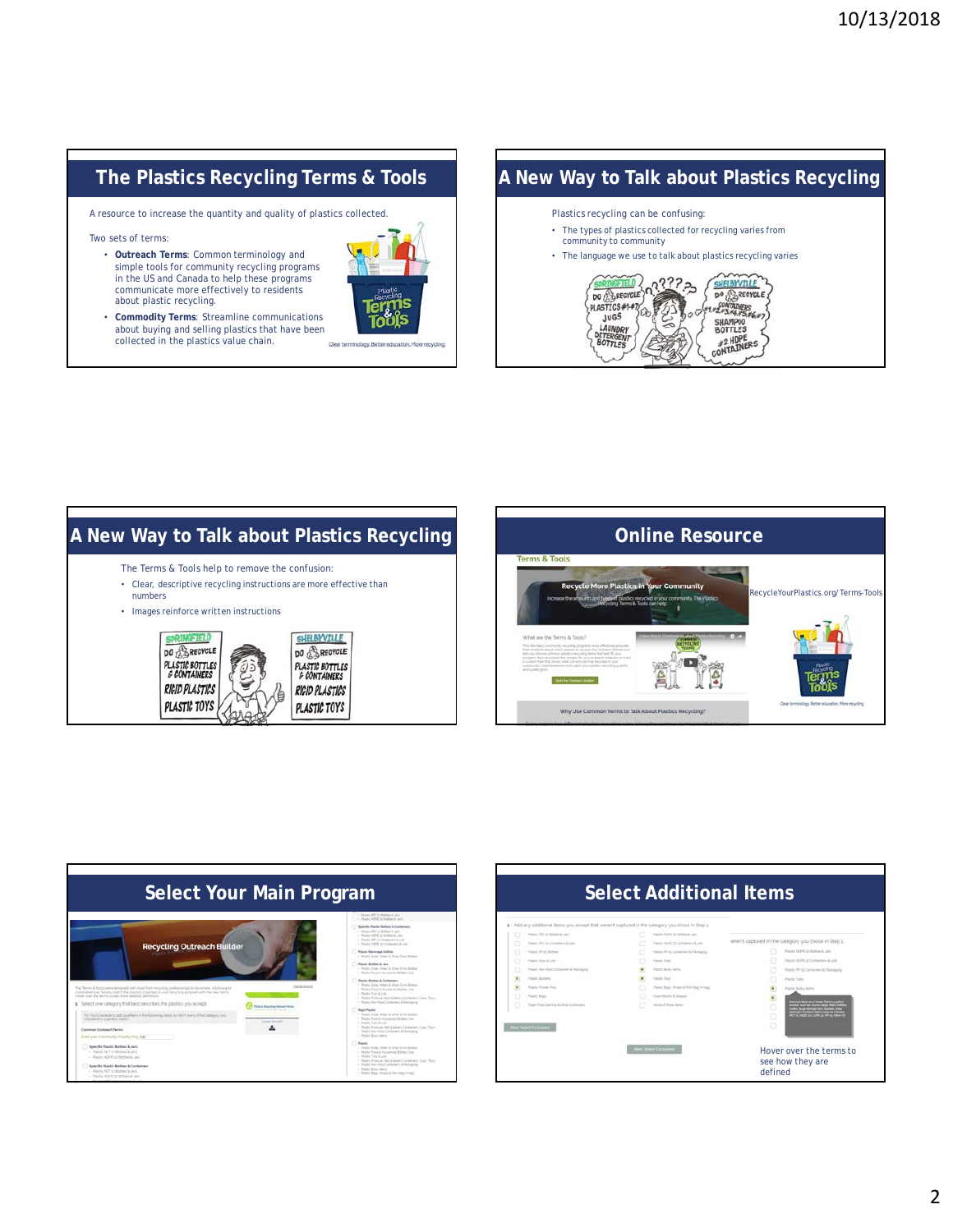| <b>Select Exclusions and Optional Notes</b>                                                                                                                                                                                                                                                                                                                                                                                                                                                                                                       |                                                                                                                                                                                                                                                                                                                                                                                                                                                                                                                                                                                                                                         |             |                                                                                                                                                                                                                                                                                                                                                                                                                                                                     |
|---------------------------------------------------------------------------------------------------------------------------------------------------------------------------------------------------------------------------------------------------------------------------------------------------------------------------------------------------------------------------------------------------------------------------------------------------------------------------------------------------------------------------------------------------|-----------------------------------------------------------------------------------------------------------------------------------------------------------------------------------------------------------------------------------------------------------------------------------------------------------------------------------------------------------------------------------------------------------------------------------------------------------------------------------------------------------------------------------------------------------------------------------------------------------------------------------------|-------------|---------------------------------------------------------------------------------------------------------------------------------------------------------------------------------------------------------------------------------------------------------------------------------------------------------------------------------------------------------------------------------------------------------------------------------------------------------------------|
| Select the platfic materials you would like to work<br>To: Ship includes the linear important anchousing PAG-recommendation inseed than at Density and South Art Hawlings both                                                                                                                                                                                                                                                                                                                                                                    |                                                                                                                                                                                                                                                                                                                                                                                                                                                                                                                                                                                                                                         |             |                                                                                                                                                                                                                                                                                                                                                                                                                                                                     |
| 1 Inc. Contactor's Park tend Teacontous Printingle<br>C) rection<br>T. The Proper Stage can<br>This Principal Fiel art Committee was PLA<br>the fitters from Lose formed planet community where are not that<br>book markinglet and also dominate<br>The Primary Stark<br>1 - Au-Boon Rawley<br>1 - No Pondo convenienti nel<br>The Germany Paul for Police for Senior Senior<br>TT Bachway Roombook<br>T. An Road Lington's New York<br>[7] meteore<br>. The Plages<br>The Root Treasure and Treasured<br>W. To Lot.<br>The form of Frank states | the Fourth Boyce Chronicle<br>the blood for femines findership.<br>the Texas scientistics in European Component<br>his Paul Francisco Domin, 1979a, como descriptivo da los don describerado<br>hart of on the forms for a the transmission is the ac-<br>The Newton and Services<br>To No Business<br>Inc. Beac, Innec & Fair Partiel<br>The Paris course Form<br>T me than<br>An Inner Your<br>Fig. 6 to the contract degree of the<br><b>Band Conner</b><br>In Fast Ford brink auto away in a suitable of the<br>The Progress classes up to go in successive for any country ground.<br>soften areas should built sound bachdoo all. | ×<br>o<br>٥ | Add colloral notes/instructions.<br>Errary, failer and put caps back-on indian-jars<br>Prints or wipe clean at four at other residue from bitties & containers.<br>Bellisalle tolls with scottaring to<br>Berman capacity and audio basis<br>Berma Major and Saleis from Ruan blocks and shapes tonier the packaging<br>Place at class, sty basic and for more widths tap and to off<br>Separate next plastic re-p paper or mebal attentioned; from pacito problems |









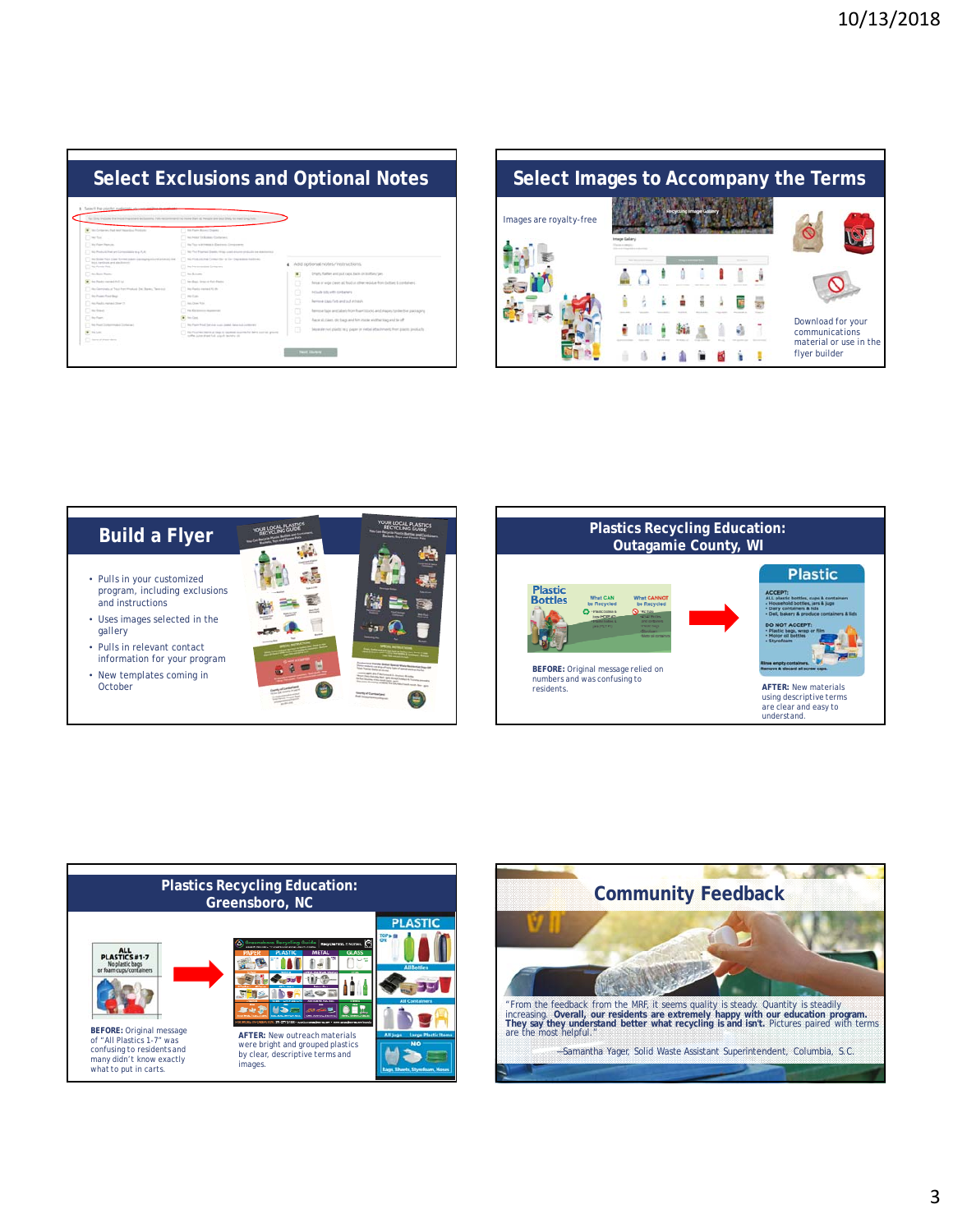









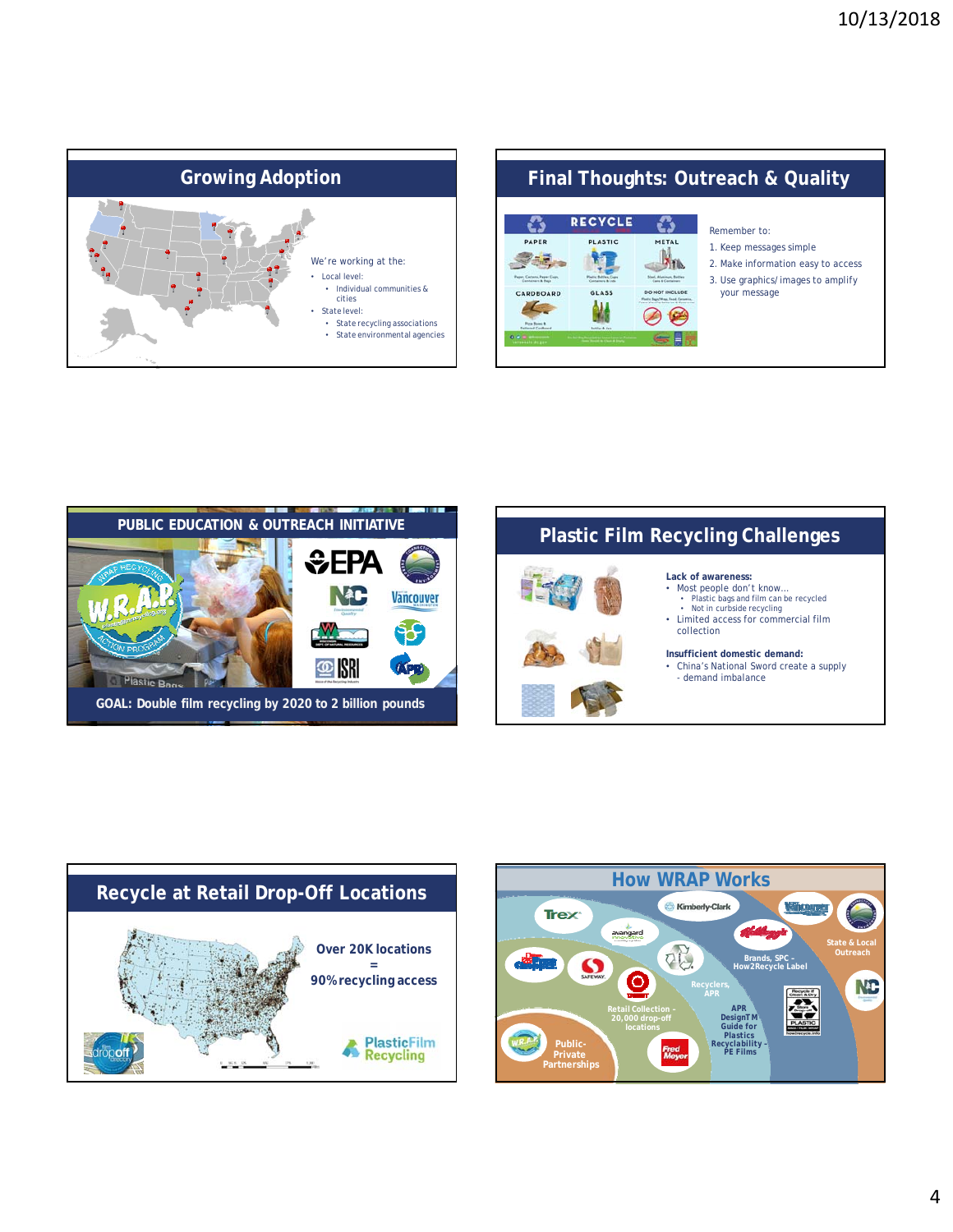#### **Levels of Involvement Communications Resources & Tactics RECYCLE** Resources: **WRAP Champions:** share film recycling • Tip cards (English and Spanish) information & WRAP resources (e.g.,  $\mathcal{Q}$ • Posters (English and Spanish)<br>• Magnets, shopping pads posters, directories, tip sheets, etc.) • Magnets, shopping pads • Cart tags, bill inserts **WRAP Partners:** engage in projects and campaigns promoting film recycling and Tactics: providing data • Social media E-newsletters and websites • Limited paid advertising • State and community networks CHAMPION **Available on PlasticFilmRecycling.org**